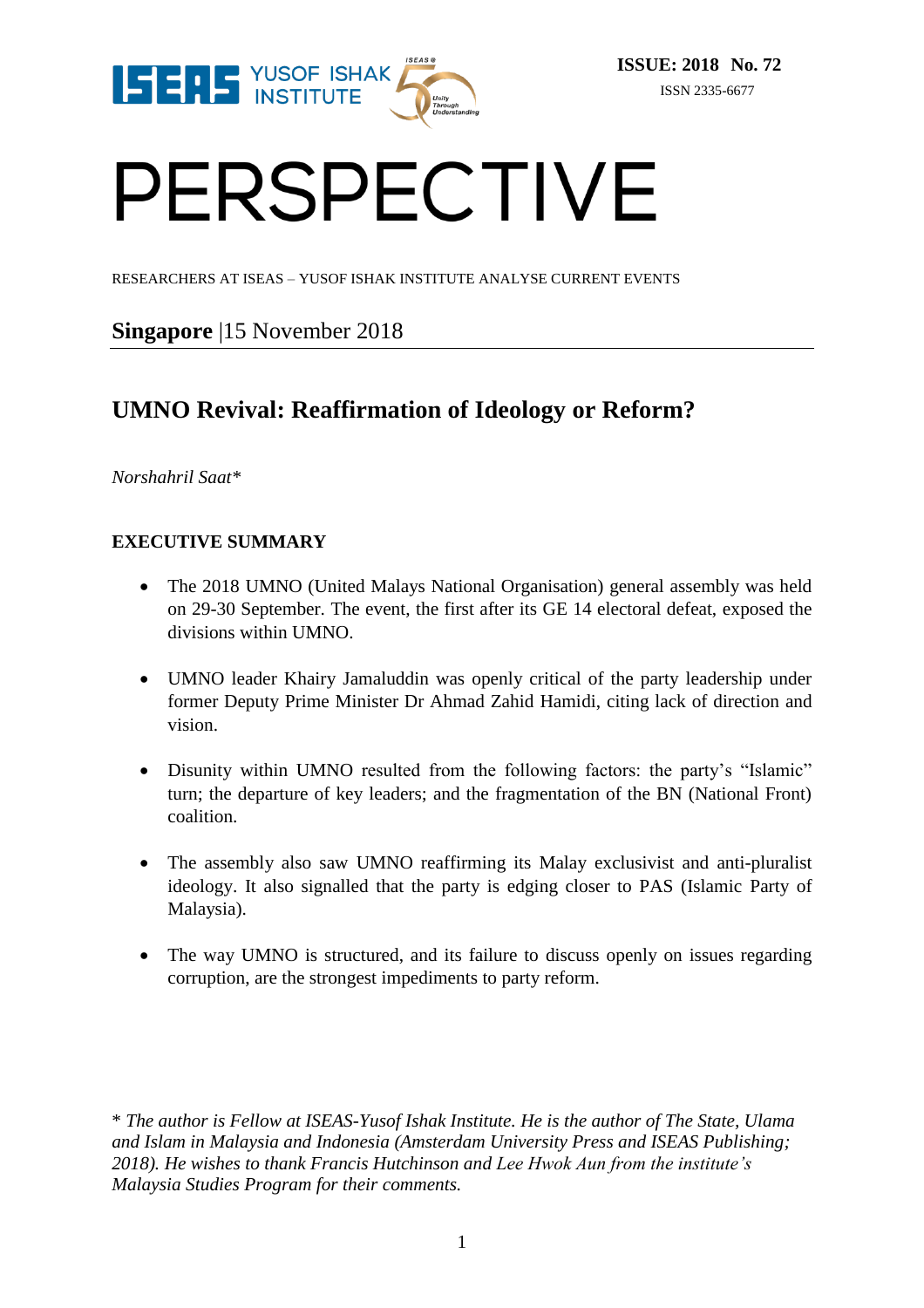

#### **INTRODUCTION**

At the recent UMNO (United Malays National Organization) general assembly, the party's newly elected president, Dr Ahmad Zahid Hamidi delivered his maiden opening address. The speech, titled "UMNO Revival", raised many interesting issues concerning the party's future direction. It touched on new political realities for UMNO as an opposition party and also emphasised the party's role in defending the institution of the Malay rulers. On the religious front, the speech underscored Ahmad Zahid's anti-pluralism, anti-LGBT (lesbian, gays, bisexual, and transgender), anti-Shia and anti-hedonism stance.<sup>1</sup>

The assembly which took place on 29-30 September 2018 was UMNO's first after the divisive party elections held on 30 June. Ironically, the portrait of Prime Minister Dr Mahathir Mohamad was hung on one side of the auditorium, along with the portraits of other former UMNO presidents—from Onn Jaafar to Najib Razak. Mahathir, who led the party for 22 years (1981-2003), quit the party in February 2016, united the opposition parties, and ended UMNO's 61-years rule of Malaysia in the last election.

Observers expected UMNO leaders to close ranks. Instead, the assembly saw some leaders openly criticising Ahmad Zahid. Already, fragmentation within the party had appeared in several instances after GE 14. The courtship with PAS (Islamic Party of Malaysia) caused some members to be disillusioned with UMNO's direction. Key points that Ahmad Zahid raised in his opening speech highlighted some of the challenges the party faces, but the proposed remedies to revive UMNO did not only reaffirm its existing ideology but also indicate that the party is moving further right on the political spectrum. The Assembly also ignored the issue of corruption. Cracks within the party appear to have resulted from the party leadership's unclear vision, fragmentation, and weak alliances with other parties in the Barisan Nasional (BN) coalition.

#### **UMNO AFTER GE 14**

In GE 14, UMNO suffered a crushing defeat. It did badly in its so-called "fixed deposit" rural seats and FELDA (Federal Land Development Authority) estates, and was defeated in formerly stronghold states like Johor, Melaka, Negeri Sembilan, Terengganu, Kedah and Perak. The shocking outcome forced Najib Razak to step down as UMNO president. He has been charged for his alleged involvement in the 1MDB (1 Malaysian Development Berhad) scandal and has pleaded not guilty. A day after the electoral defeat, Najib handed the party's leadership to his deputy Ahmad Zahid Hamidi. Technically, Ahmad Zahid was not formally the president but played a caretaker role until party elections were carried out on 30 June 2018.

Several recent episodes revealed cracks within the party. On 16 July 2018, during the swearing-in ceremony to Parliament for newly elected lawmakers, UMNO leaders, led by Zahid Hamidi and Najib Razak, initiated a walkout in protest against the way the PH government had nominated the Speaker. Mohamad Ariff Yusof—a retired judge—was named Speaker but his nomination did not meet the required 14-day notice. PAS (Islamic Party of Malaysia) MPs joined the show of disagreement, but UMNO MPs Khairy Jamaluddin (former Minister of Youth and Sports), and Anifah Aman (former Foreign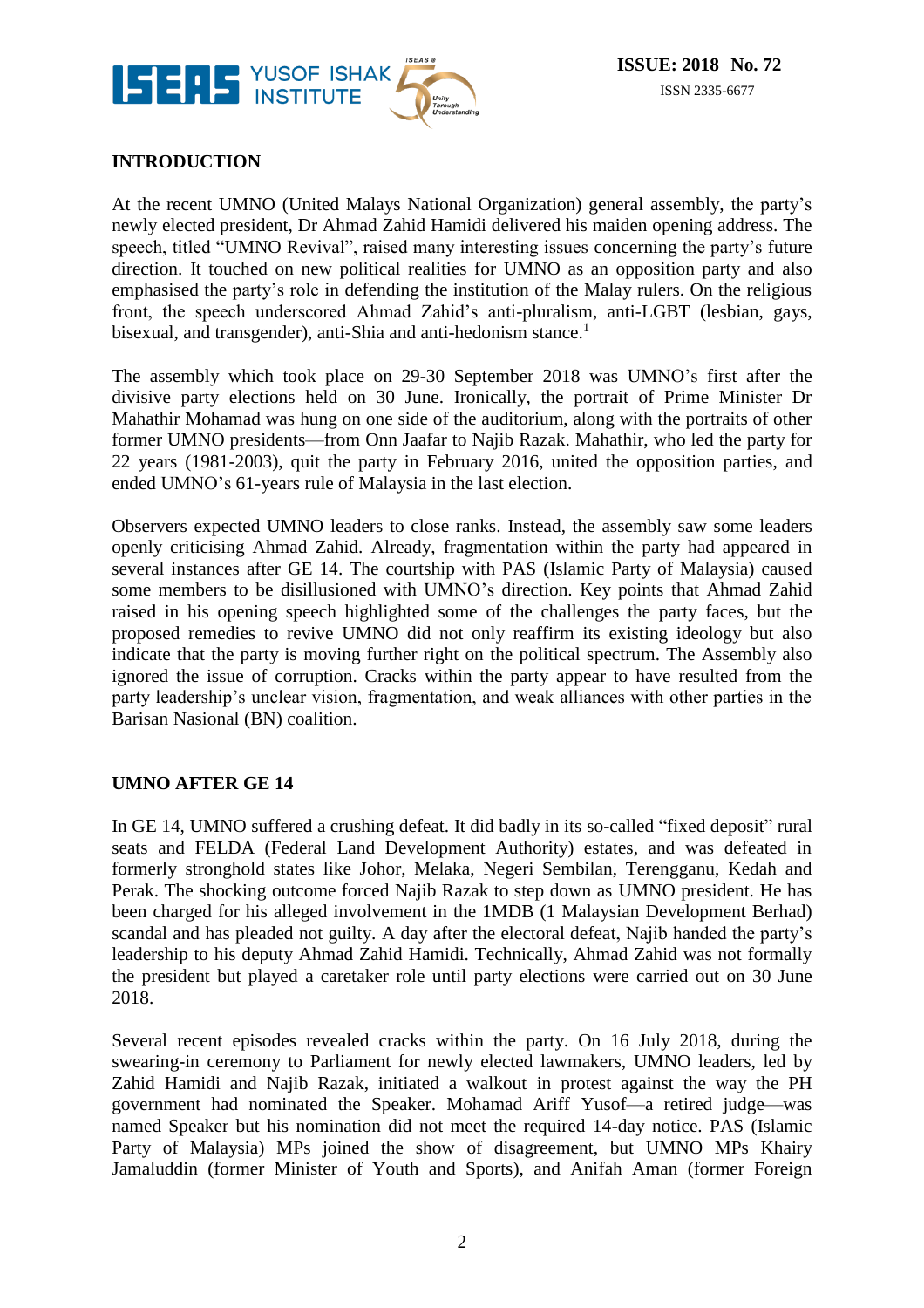

Minister) refused to follow suit. Both expressed dissent, and thought the walkout unnecessary.<sup>2</sup>

This show of disunity was further exacerbated during the party's internal elections.<sup>3</sup> The election was historic because it was the first time since 1987 that the party's presidency and deputy presidency were contested. In 1987, then Prime Minister Mahathir and Ghaffar Baba Deputy Prime Minister (Team A) were challenged by Tengku Razaleigh Hamzah and former deputy Prime Minister to Mahathir, Musa Hitam (Team B). <sup>4</sup> Mahathir won by a meagre 43 votes, in a controversial and divisive contest.

In the 2018 UMNO elections, the UMNO president post witnessed a three-cornered fight between Ahmad Zahid Hamidi, Khairy Jamaluddin and Tengku Razaleigh Hamzah– notably, the incumbent, the youth wing leader, and a veteran. Khairy championed radical moves to revamp Umno, even suggesting that the party accept non-Malays as members.<sup>5</sup> Razaleigh, on the other hand, urged the party to remove leaders who sought to benefit themselves, their relatives, and friends.<sup>6</sup> Ahmad Zahid won by obtaining 93 votes, while Khairy obtained 51 votes and Tengku Razaleigh Hamzah received 23 votes.

For the deputy president post, former Chief Minister of Negeri Sembilan (2004-2018) Mohamad Hasan obtained 110 votes, beating Annuar Musa who obtained 47 votes. In GE 14, Mohamad won his parliament seat Rantau unopposed after his challenger, Dr Streram Sinnasamy was stopped from entering the nomination centre on nomination day. Annuar, an MP for Ketereh in Kelantan, was named UMNO secretary-general.<sup>7</sup> The other three vicepresident posts were won by Ismail Sabri Yaacob (former Minister of Rural and regional Development), Mahdzir Khalid (former Minister of Education), and Khaled Nordin (former Chief Minister of Johor).

Ahmad Zahid's victory might not have been due to his popularity, but because of how UMNO is structured. Since 2013, 150,000 delegates from 21,851 party branches and 191 divisions are eligible to elect the top leaders. This figure was a significant expansion of the voter base and was introduced by Najib Razak to make it vote-buying more difficult. To be sure, the power of branch leaders was not reduced by this change. Some delegates claimed that they were given a list of "preferred candidates" as "guide" on whom they should elect. While some branch leaders gave delegates the freedom to choose whoever they wanted, some delegates mainly obeyed their leaders' choices.<sup>8</sup> Zaidel Baharuddin, an executive secretary of the party argued that UMNO leaders "often resort to placating the divisional leaders who in turn control the branch leaders in their respective divisions so that votes would swing to their favour."<sup>9</sup> Some UMNO members felt that the voter base should be widened to include ordinary party members.

There was speculation that some UMNO members would defect and join one of the parties in government. In fact, some questioned why Ahmad Zahid had had an audience with Prime Minister Mahathir Mohamed, especially when a fiery dispute had occurred between the two before GE 14, with Ahmad Zahid, then Deputy Prime Minister, claiming that Mahathir was not a pure Malay. There was no proof that the two were negotiating a deal, though recently Mahathir admitted asking Ahmad Zahid to dissolve UMNO.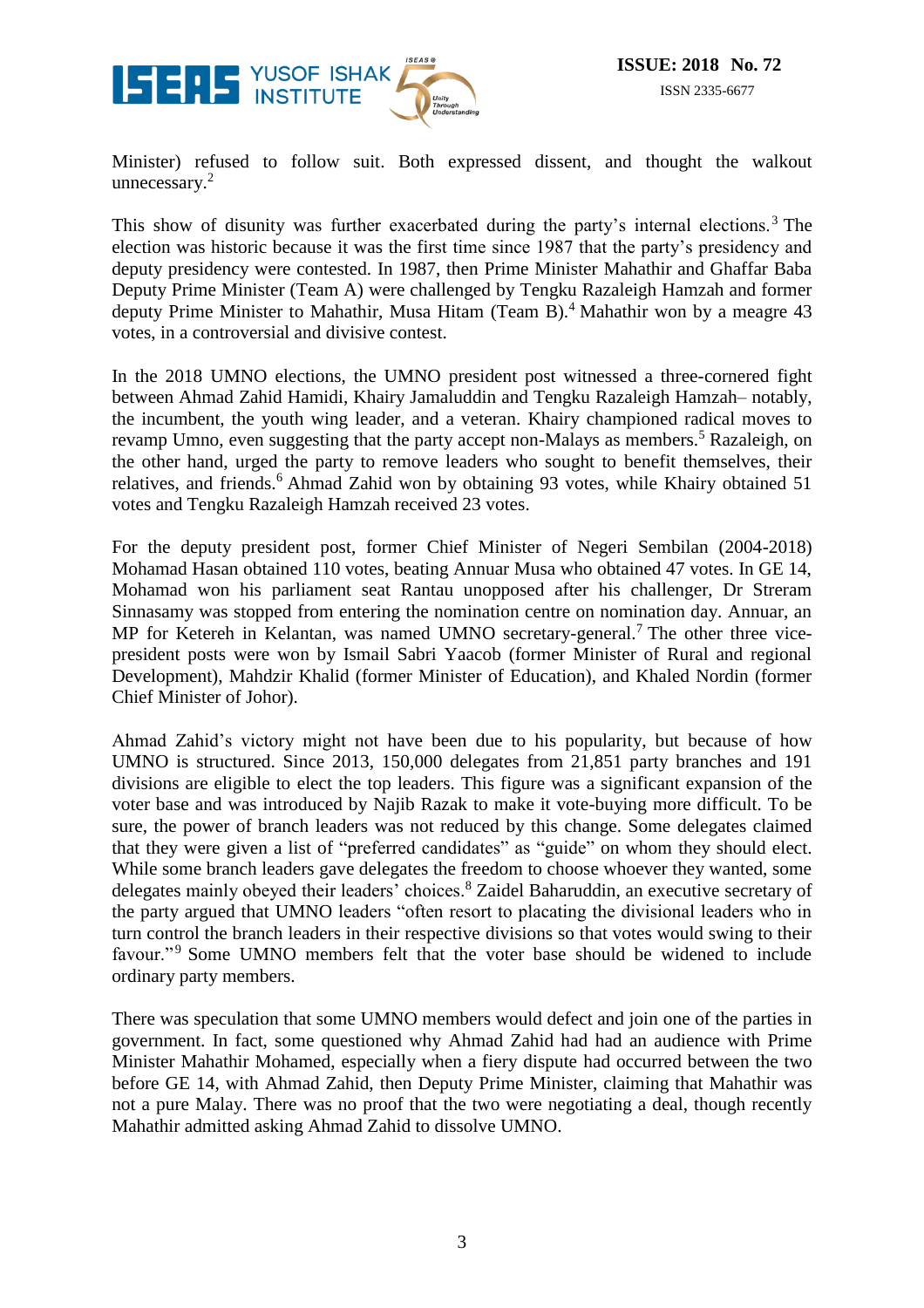

A few weeks before the general assembly, the party was hit by another blow when some senior members quit the party. Former Minister of International Trade and Industry and MP for Jeli (Kelantan) Mustapa Mohamad, former Minister of Foreign Affairs and MP Kimanis (Sabah) Anifah Aman; and MP for Masjid Tanah (Malacca) Mas Ermieyati left UMNO after long years of service. The reason for their departure remains unknown, although some speculate that it may have to do with UMNO's decision to cooperate closely with PAS. Mustapa explained that his decision to quit was because, "My political principle is that UMNO should be inclusive, moderate and a party that takes the middle path. The direction taken by UMNO now no longer aligns with my political principles."<sup>10</sup> Recently, Mahathir's party PBBM (Malaysian United Indigenous Party) announced that Mustapa has joined its ranks.

To reverse perceptions of disunity, UMNO came up with a shadow cabinet, which included even some of Ahmad Zahid's rivals. Khairy, for instance, was named shadow minister for finance, the position shared with Sabahan Joseph Kurup. Razaleigh was named shadow minister in the Prime Minister's Office. Annuar Ariffin was named Rural Development Shadow Minister, Ismail Sabri in the Prime Minister's Office; and Madzhir Khalid took the Education portfolio. However, UMNO deputy president Mohamad Hasan was not given any shadow portfolio, while Hishammuddin Hussein, who did not take up any leadership positions in Umno, would oversee the defence portfolio.

#### **UMNO-PAS UNITY AS A SOURCE OF TENSION**

Not all UMNO members were pleased with the suggestion that the party would perform better if it worked closely with PAS. To be sure, the proposal of a unity government between UMNO and PAS had surfaced before GE14. During the UMNO general assemblies in 2016 and 2017, Najib was unequivocally reaching out to PAS, a departure from the evident stance of his predecessors. For instance, he spoke about supporting PAS' decision to upgrade Act 355, an amendment that, if passed by parliament, would have meant increased maximum sentences for shariah offences—fines would go up to RM 100,000 (S\$31,590), caning to 100 strokes, and imprisonment to 30 years from the current RM 5,000 (S\$1,600) fine, 6 strokes of the cane, and three years' imprisonment. Najib and PAS President Abdul Hadi Awang shared the same stage on many occasions, the most significant one being in a protest against the Myanmar government over its handling of the Rohingya crisis.

As it turned out, UMNO and PAS contested separately in GE 14. UMNO continued heading the BN coalition and PAS formed a third coalition called Gagasan Sejahtera (Ideas of Prosperity) with smaller Malay/Muslim parties. UMNO, for various reasons, lost control over the federal government for the first time, and over several more states as well. PAS retained Kelantan with two more parliament seats, and captured Terengganu. In Kelantan, PAS won 9 out of 14 parliament seats and 37 out of the 45 state seats. In Terengganu, it won 6 parliament seats to UMNO's 2 seats, and 22 state seats to UMNO's 10 seats.

A formal pact was nevertheless reached between UMNO and PAS in two by-elections after GE 14, for the state seats of Sungai Kandis and Seri Setia in Selangor. The two parties agreed that UMNO would make way for PAS in Seri Setia, and PAS would reciprocate by making way for UMNO to contest in Sungai Kandis. In the Sungai Kandis elections, PH candidate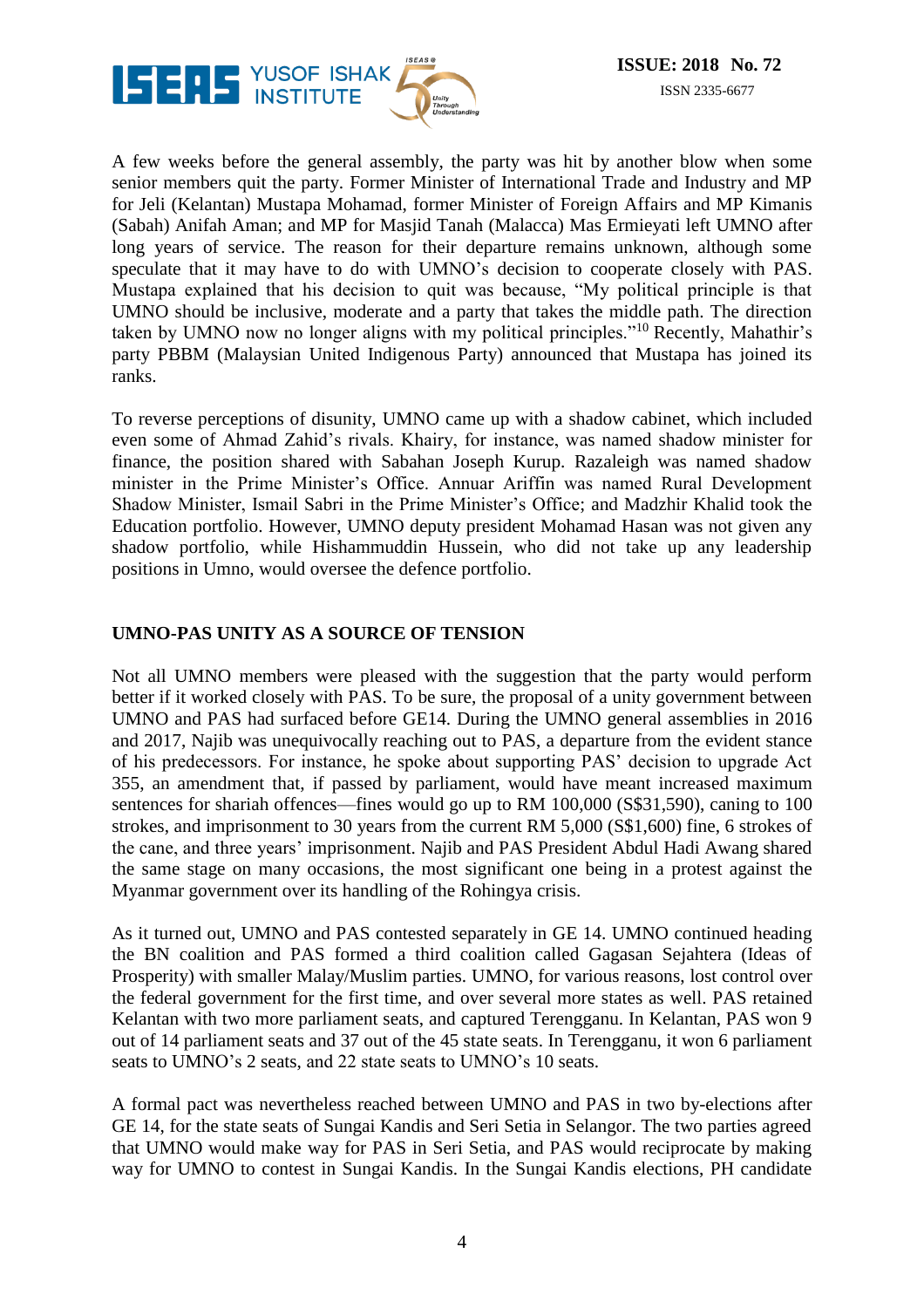

Zawawi Ahmad Mughni won the seat in a three-cornered fight against UMNO and an independent candidate. Zawawi obtained 15,427 votes (61.4 percent) while UMNO's Lokman Noor Adam obtained 9,585 votes (38.2 percent). Independent candidate K Murthy obtained 97 votes. In GE 14, PH won 55.6 percent; BN 26.9 percent, PAS 17.4 percent, and PRM 0.18 percent. Overall, PH's percentage of votes increased by 5.8 percent while BN gained 11.57 percent. PAS' decision not to contest in the Sungai Kandis by-election did not therefore lead to a BN victory. For the Seri Setia by-election seat, PH's Halimey Abu Bakar beat PAS candidate Halimah Ali in a two-cornered fight. PH obtained 58.6 percent of the votes, down from the 66.6 percent it won in GE 14, in which UMNO obtained 22.5 percent and PAS won 10.4 percent. Comparing these two by-elections, PAS performed better in reducing PH's margin of victory in GE 14. One can tentatively conclude that UMNO-PAS cooperation tends to benefit PAS more than it does UMNO.

Signs that UMNO and PAS may yet form an official alliance was clear when Ahmad Zahid Hamidi was pictured on stage with Abdul Hadi Awang during the PAS general assembly this year. While Abdul Hadi did not attend the UMNO general assembly, senior PAS leaders did, including PAS deputy president Tuan Ibrahim Tuan Man, Youth chief Khalil Abdul Hadi (the son of PAS president), Women's Wing chief Dr Nuridah Mohd Salleh came.

#### **2018 ASSEMBLY: A MORE FRAGMENTED UMNO?**

As in previous years, the UMNO general assembly is a time for the party to demonstrate unity. More than just an occasion to discuss the party's direction, the meeting has always been a show-and-tell of the party's dominance in Malaysian politics. It would receive airtime from mainstream media RTM (Malaysian Radio and Television). In the past, the president's opening and closing addresses were broadcasted live. However, the 2018 assembly was a non-event, and the party had to rely more on social media and post-event reporting in newspapers.

Despite having elected a new president—Ahmad Zahid—the essence and direction of the 2018 UMNO assembly did not depart much from those of previous years. Last year, Najib used the occasion to shore up support for his leadership, to call for party unity, and to play up its Islamic credentials. This time, Ahmad Zahid warned members not to be overly critical of the party leadership, though he welcomed dissenting voices. His speech was also peppered with Malay idioms that called for more discipline. For example, he warned members not to "puncture the ship with the intention of making it sink" (*asyik tebuk kapal nak bagi bocor*). He also urged members not to air differences publicly: "what happens behind the curtains must not be revealed in public" (*hal dalam kelambu diceritakan di tepi jalan*).

In all, he raised 7 thrusts which UMNO should focus on, and tabled 21 recommendations for the UMNO supreme council to endorse in the name of reviving the party.<sup>11</sup> The seven broad areas included faith and trust; political exploitation; empowerment; special rights [for Sabah and Sarawak]; political alliances; government in-waiting; and sacrifice. Generally, the recommendations supporting these broad goals are substantive, reflecting deep thinking and concrete measures. For instance, on the aspect of being a government in waiting, Ahmad Zahid proposed the creation of four clusters within the shadow cabinet to engage with the government; the first cluster being for engagement with the Prime Minister's Office, law,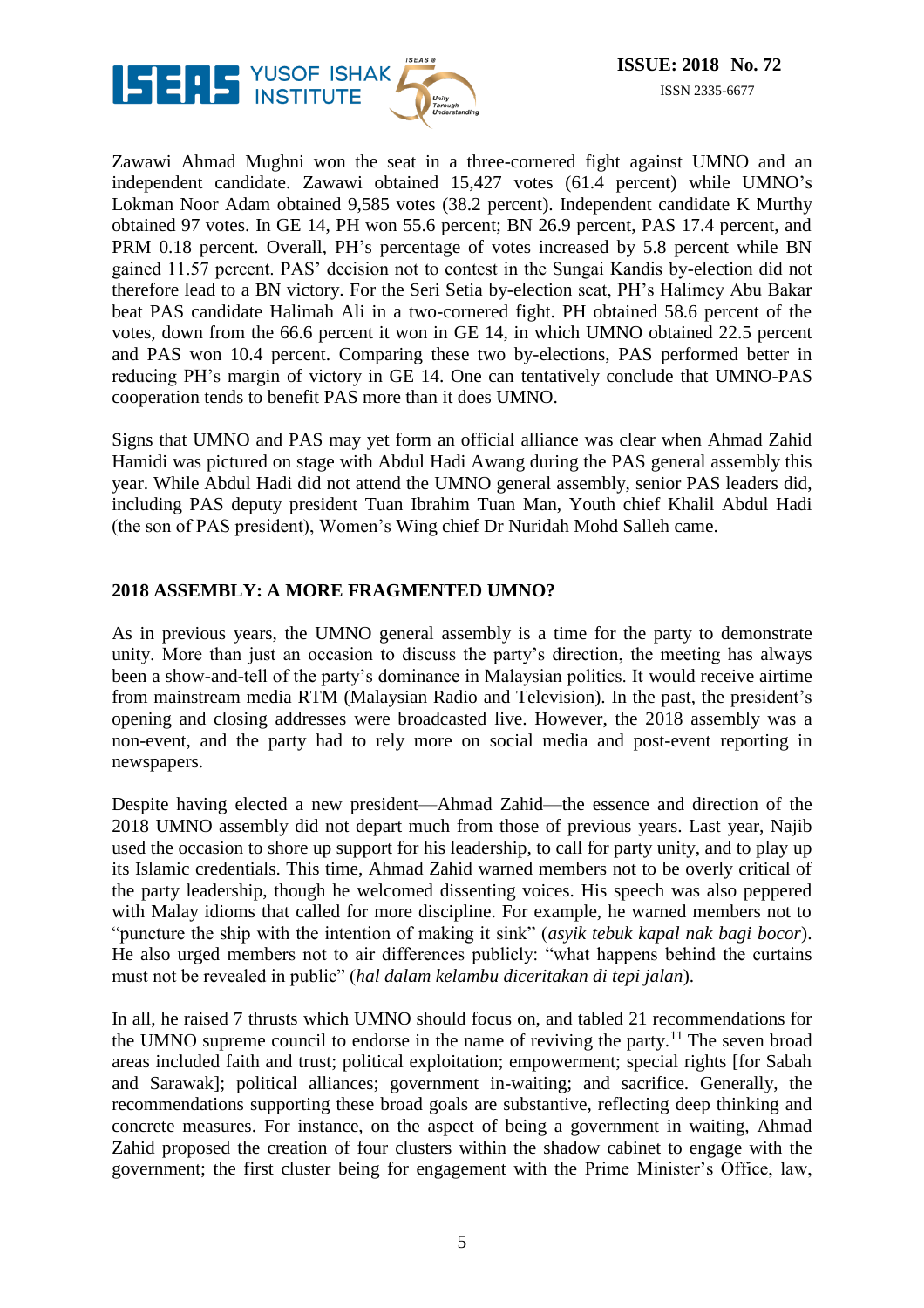

manpower, and security; the second being for finance, economy and industry; the third being for education, social and culture; and the fourth being for infrastructure, technology and health.

Divisions within the party was clearly evident when vice-president Ismail Sabri Yaakob advised Khairy to "return" to the team.<sup>12</sup> Khairy criticised Ahmad Zahid's opening speech as unclear and ambiguous. Khairy also claimed that Ahmad Zahid kept on changing his mind about forming a unity government with PH. Khairy alleged that the president did not set the record straight whether UMNO wants to be an opposition party, form a unity government with PAS and other parties in the PH government. He also urged that the president's speech must resonate at the grassroots level.<sup>13</sup>

During the assembly, delegates were critical of members who left the party after the election defeat. Delegates were upset especially since it was the UMNO's party machinery that helped MPs who had departed to their victories in the last elections.<sup>14</sup> He also pointed out that UMNO would take necessary legal action to recover assets withheld illegally from the party. This was the case when individuals appointed as trustees to oversee the party's assets refused to return them to the party. However, Tengku Razaleigh believed it would be a challenge for the party to take legal action given that similar attempts made earlier in Penang and had been unsuccessful. $15$ 

#### **CONCLUSION: CHALLENGES OF UMNO REVIVAL**

Despite the party president taking some concrete measures to revive UMNO, issues pertaining to corruption remained the elephant in the auditorium. A few days after the Assembly, Ahmad Zahid was slapped with 45 charges relating to criminal breach of trust bribery and laundering. If Ahmad Zahid is found guilty, UMNO will face another leadership crisis. It remains puzzling why the issue of corruption was not seriously debated at the Assembly. One possibility is that delegates wanted to avoid speaking about it in front of Najib, who was one of the attendees, and Ahmad Zahid, who was already being investigated when the assembly was proceeding. Nonetheless, the corruption issue is a hard pill UMNO will have to swallow if it wants to move forward.

Another issue that remains unclear is the issue of an UMNO alliance with PAS, which is a contentious one that had already apparently led to senior leaders Mustapa Mohamad and Anifah Aman leaving the party. From his speech, Ahmad Zahid indicated his intolerance of liberalism (especially towards LGBT), diversity (towards Shiism) and attitudes he described as promoting hedonism. In this respect, Ahmad Zahid may move UMNO further right, alienating the progressives, non-Muslims and non-Malays further. That may be a prerequisite for collaboration with PAS. Nevertheless, the bigger impact of UMNO-PAS unity will be on the position of the non-Malay parties in BN, both the Malaysian Chinese Association (MCA) and the Malaysian Indian Congress (MIC). UMNO-PAS unity will only solidify conservative Malay-Muslim unity.

It is unlikely that UMNO will be revived through establishing a formal alliance with PAS. Recent trends, as in the Sungai Kandis and Seri Setia by-elections, have showed that such pacts benefit PAS more than UMNO. Yet, it is too early to tell how this joining of forces will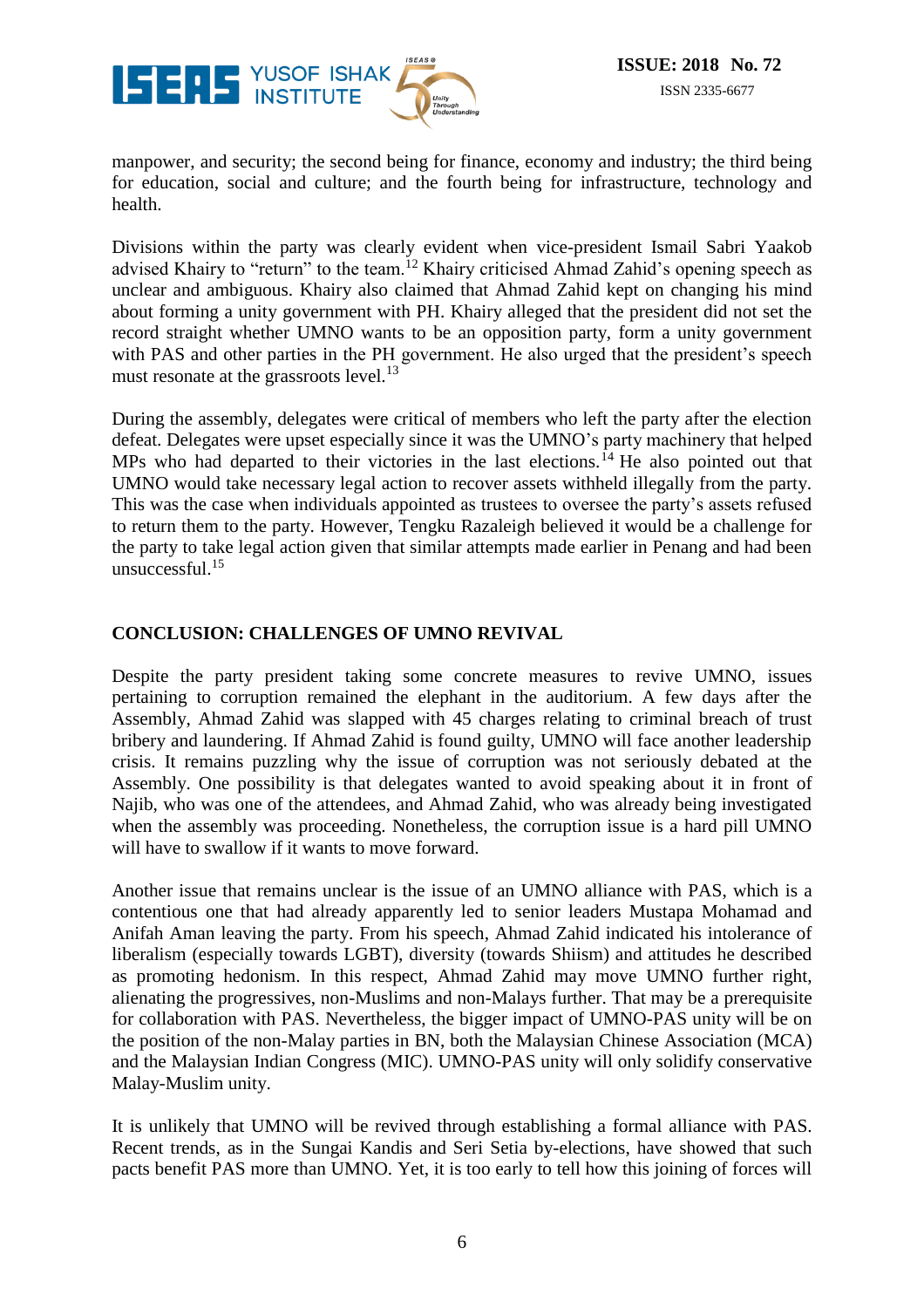

impact PAS. In the 1974 elections, PAS joined the BN only to be wiped out in the 1978 elections, when it finally lost control of Kelantan.

Will UMNO revisit its founding president's suggestion given back in the 1950s for the party to be multiracial? If applied to today's context, it means disbanding the BN alliance of ethnic parties. Judging from how the 2018 UMNO general assembly proceeded, this is not likely to happen in the near future. Ahmad Zahid has indicated that the BN model is here to stay, and in his opening speech, maintained that "UMNO will remain the party for Malays and Bumiputeras" and defended Article 153 of the Constitution which stresses Malay dominance. <sup>16</sup> Nevertheless, how this will be done with PAS on board remains a tricky question in the years to come, considering that for any coalition to become the government of Malaysia, support from non-Malays is key.

 $\,1$ <sup>1</sup> Ahmad Zahid Hamidi, "PAU 2018: UMNO Bangkit-Ucapan Dasar Presiden Umno," <https://www.umno-online.my/2018/09/29/pau-2018-umno-bangkit-ucapan-dasar-presiden-umno/> 29 September 2018.

<sup>2</sup> Trinna Leong, "New KL Parliament's first sitting starts with a brief walkout," *Straits Times*, 17 July 2018.

<sup>&</sup>lt;sup>3</sup> These party elections was deferred many times. Though the deferment of the elections did not meet the general guidelines ascertained for political parties in the country, the Registrar of Societies (RoS) supported the deferment.

<sup>&</sup>lt;sup>4</sup> Unlike the presidency and vice-presidency positions, UMNO has three vice-president positions and these are contested regularly.

<sup>5</sup> "Khairy tak tolak keahlian UMNO untuk semua kaum," Malaysiakini 15 May 2018, <https://www.malaysiakini.com/news/424968>

<sup>6</sup> Khairul Azran Hussin, "Singkirkan petualang dalam UMNO-Tengku Razaleigh," Berita Harian, 22 June 2018, [https://www.bharian.com.my/berita/politik/2018/06/440309/singkirkan-petualang-dalam](https://www.bharian.com.my/berita/politik/2018/06/440309/singkirkan-petualang-dalam-umno-tengku-razaleigh)[umno-tengku-razaleigh](https://www.bharian.com.my/berita/politik/2018/06/440309/singkirkan-petualang-dalam-umno-tengku-razaleigh)

 $<sup>7</sup>$  After the elections, he was critical of UMNO members who continued to defend Najib. He revealed</sup> that he was one of the UMNO and Supreme Council members who urged Najib to explain the RM2.6 billion donation found in the former Prime Minister's bank account. Malaysiakini, "Annuar Musa: I reprimanded Najib on RM2.6b," 29 June 2018.<https://www.malaysiakini.com/news/431854>

<sup>8</sup> Tasnim Lokman, "Is Umno's 'menu' for use or abuse?" *The New Straits Times*, 30 June 2018.

<sup>9</sup> Tarrence Tan, "UMNO told to reform, recruit more members with full-time jobs," *The Star* online, 30 May 2018.

<sup>10</sup> Trinna Leong, "Ex-minister Mustapa Mohamed quits Umno," *Straits Times*, 19 September 2018.

<sup>11</sup> *Utusan Malaysia*, "Penegasan Zahid" 1 October 2018.

<sup>12</sup> *Utusan Malaysia*, "Khairy dinasihati kembali dalma pasukan," 1 October 2018.

<sup>13</sup> *Berita Harian*, "Tok Mat pertikai tindakan Khairy kritik ucapan Presiden," 1 October 2018.

<sup>14</sup> *Berita Harian*, "Medan kutuk pemimpin tak setia," 1 October 2018.

<sup>15</sup> "Reaksi ucapan dasar Presiden UMNO Datuk Seri Dr Ahmad Zahid Hamidi," Youtube, <https://www.youtube.com/watch?v=Z8y67WsI888> (Date accessed: 12 October 2018).

<sup>16</sup> Ahmad Zahid Hamidi, "PAU 2018: UMNO Bangkit-Ucapan Dasar Presiden Umno," <https://www.umno-online.my/2018/09/29/pau-2018-umno-bangkit-ucapan-dasar-presiden-umno/> 29 September 2018.